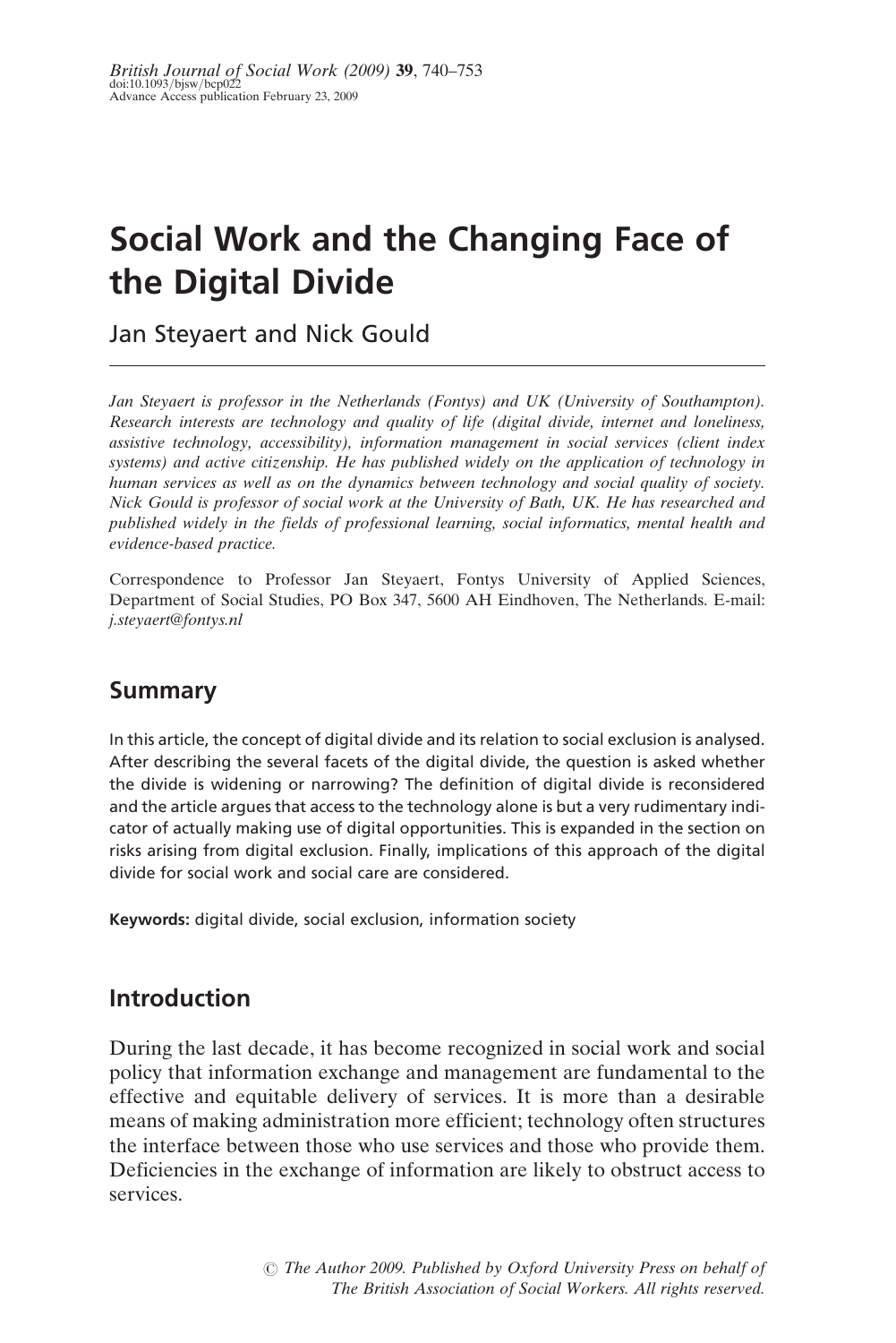Social work commentators have often shown themselves reluctant to accept that information, and the technology that supports the management of information, play a defining role. Their critiques can be categorized under two headings: the humanist and the anti-humanist approaches. The humanist case is an objection to technology as representing an intrusion into the person-centred project of social work, displacing the authenticity of the encounter between worker and service user and replacing it with preoccupations with accountability and bureaucratic efficiency (Burton and van den Broek, 2008). A corollary of this is the argument that human reasoning and the heuristics of human problem solving cannot be reduced to algorithms and depend on tacit knowledge (Sapey, 1997, and see also Leung's contribution to this Special Issue). The latter position overlaps with the anti-humanist case, so called because it derives from the poststructuralist and related Foucaultian analyses of social work (Webb and McBeath, 1989). It focuses on the role of technology in regulating the subjectivity of the person, extending the capillaries of power between actors. This line of critique returned recently in the social work literature in Parton's (2008) assertion that social work is being transformed from the 'social' to the 'informational'. His argument is that there has been 'a shift from a narrative to a database way of thinking and operating' (Parton, 2008, p. 253) within which the close relationship with individuals is replaced by a more distant concern with subjects reconstituted as the aggregation of the data held about them.

Much of this literature is characterized by an implicit pessimism about the potentiality of technology, and an implicit contention that a form of practice could exist that stands outside the sordid business of using technology to collate and disseminate information. It is difficult to locate this alternative reality given social work's historical background as a bureauprofession. As the authors have commented elsewhere, social work arguably lies within a historical tradition that goes back to sixteenth-century poor law administration. Indeed, Parton acknowledges that the 'informational' character of social work is not new, but has become more dominant with the arrival of information and communication technologies. The recent modernization of social services is made possible and shaped by information technologies. The proliferation of activities such as care management, commissioning, contracting and regulation required by these innovations necessitate the assembly and manipulation of large amounts of data (Steyaert and Gould, 1999).

Nevertheless, this is emphatically not to argue that the operation of technology is neutral in its impacts on users of services, even though there is probably no going back in terms of the deployment of information technology. An emergent risk is that differential access to familiarity with technology can reinforce social inequalities and add to the vulnerabilities of individuals and social groups that are most in need of social work intervention. Connected citizens are getting better services, within both the private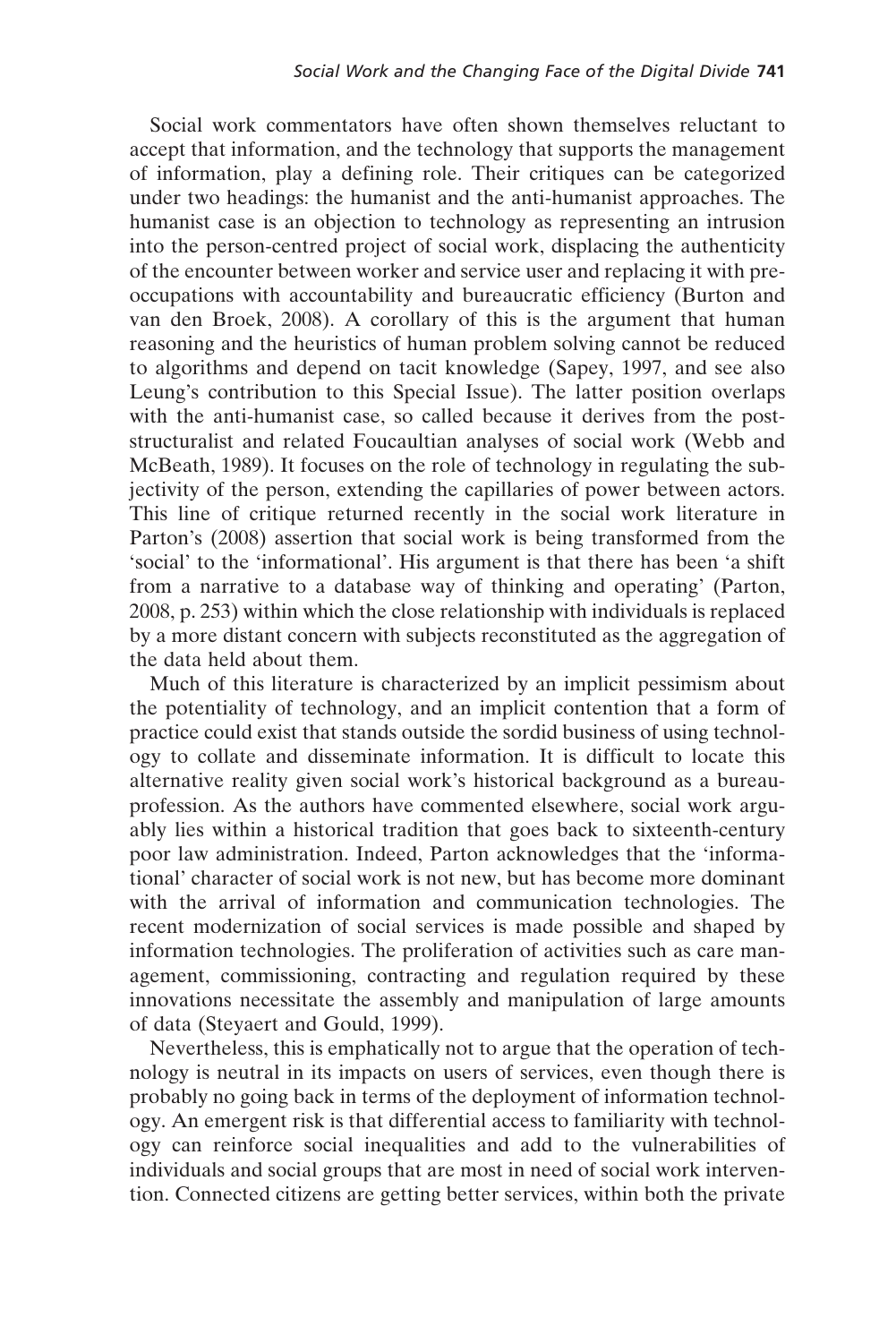and the public sector. For example, UK citizens who buy their train tickets online are said to save on average a third of the costs (see www.thetrainline. com) and citizens who have internet accounts receive a higher interest rate from their banks. Similar examples can be found in public services, including social work (e.g. by finding online information about topics like debt, addiction, divorce, etc. or by getting quicker online support such as counselling (see also Murphy et al. in this Special Issue)).

This is where the concept of the 'digital divide' becomes pivotal: the risk of less access to services as well as less choice and possibly greater costs may result in social exclusion because the person does not have access to new technology or skills to use that technology. This is also where social work becomes involved, as one of the professions fighting social exclusion. So far, the implications of the digital divide have received very little attention within the social work literature, although Parrott and Madoc-Jones (2008) have latterly drawn attention to the possibility of new technology assisting social workers to address social exclusion. It is within this perspective of social workers' broader role within the social exclusion agenda in combination with technology that we focus on the digital divide.

It is now fifteen years since the concept of the 'digital divide' was added to our vocabulary. A search into its origins on Benton's digital divide discussion list (see *www.digitaldivide.net*) found traces going back to 1995, when journalists of the LA Times started using it, as did Al Gore in May 1996. The first scholarly use of the concept can be traced back to a 1997 publication (Katz and Aspden, 1997), as, interestingly, the first 'Falling through the Net' survey in 1995 did not use the term (US Department of Commerce, 1995). Since these first occurrences in newspapers, policy and science, the concept of the digital divide has proliferated. Rereading these first publications raises the question of whether we are still talking about the same thing or whether new definitions and concepts are called for. In 1995, a mere  $\frac{8}{9}$  per cent of the population had access to the internet (regardless of home or work use) and getting a connection basically involved a dial-up connection, implying slow and mostly metered access. At the end of 2008, recent surveys indicate that in some countries, up to 90 per cent of households have access at home. In the developed countries, slow dial-up connections have rapidly been replaced by faster non-metered access through cable or DSL, and in-house connections have become wireless (see www.internetworldstats.com for an overview of recent surveys).

In this paper, the concept of the digital divide will be considered. After describing several facets of the digital divide, a conclusion will be reached as to whether the divide is widening or narrowing. The definition of the digital divide will then be reconsidered and it will be argued that access alone is but a very rudimentary indicator of actually making use of digital opportunities. This argument will be expanded in the section on risks arising from digital exclusion and, finally, implications for social work and social care will be considered.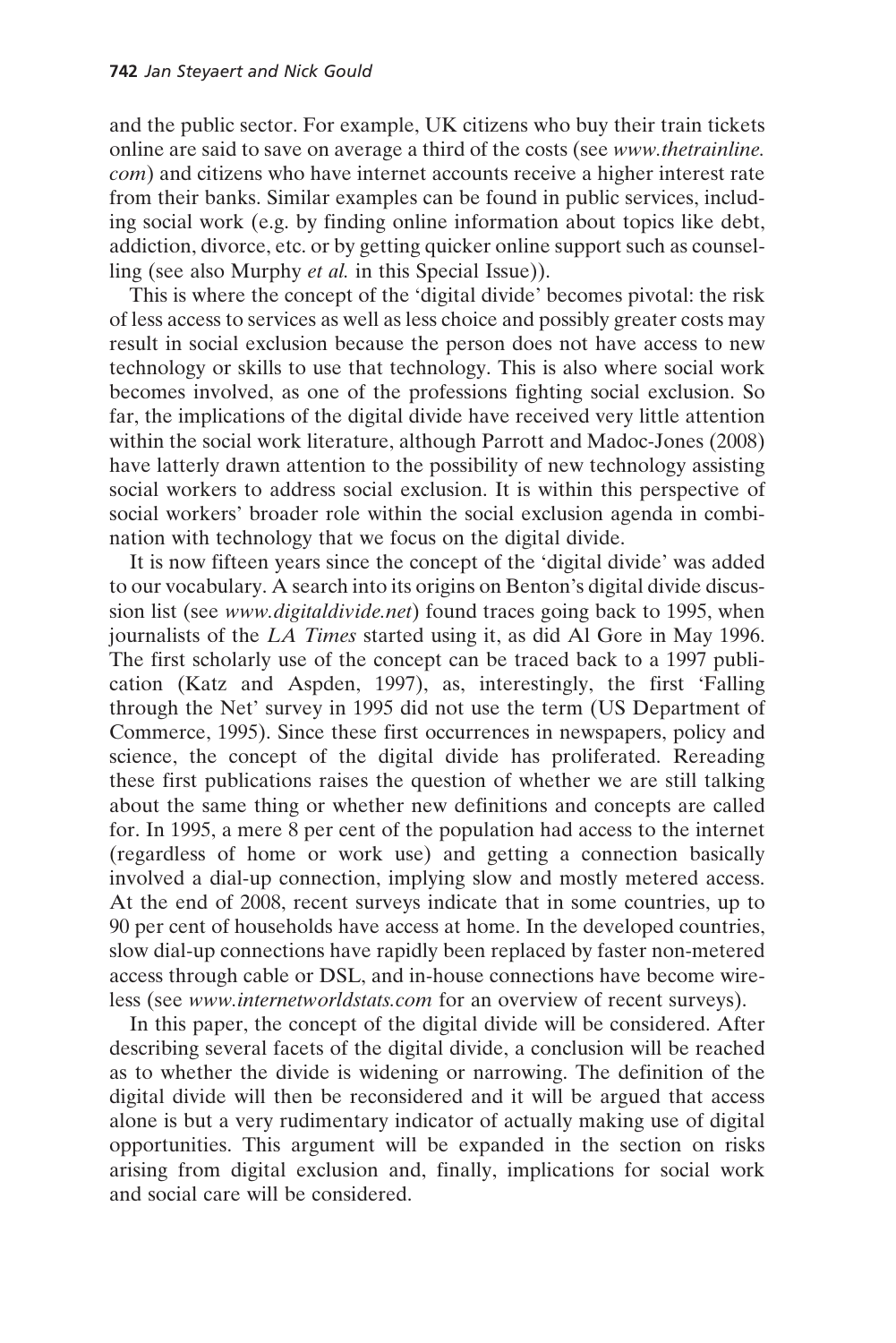#### The many facets of the digital divide

The digital divide surfaces at a global, geo-political regional and household level, at each of which different dynamics play and specific solutions need to be identified.

On a global level, we need to acknowledge that, despite the euphoria about the internet, only 1.5 billion people have access; this is approximately 22 per cent of the world's population of 6.6 billion (www.internetworldstats. com, December 2008). Industrialized countries, with only 15 per cent of the world's population, are home to 88 per cent of all internet users. The range differs from 445 persons per 1,000 having home internet access in the OECD countries to only 12 per 1,000 in the least developed countries (UNDP, 2007).

Despite rapid diffusion in the developing countries, London is said to still have more internet domains than the whole of Africa. Around the turn of the century, Finland alone had more internet users than the whole of Latin America (Forum, 2002). These are not new discrepancies: in relation to 'old' technology, the telephone directory for Manhattan is bigger than that of the African continent, and 50 per cent of the world's population has never made or received a telephone call.

While the analysis of the digital divide on a global scale normally entails comparing large regions (e.g. Africa or North America), it is clear that the use of such units hides disparities within these geo-political regions. In the European Union, the number of households having a connection to the internet was 60 per cent in 2008 (Eurostat data for EU-27). A closer look per country unveils discrepancies ranging from as low as 25 per cent (Bulgaria) and 30 per cent (Romania) to as high as 84 per cent (Sweden) and 86 per cent (the Netherlands). And within countries, there is geographical variety between strong and weak economic regions as well as between cities and rural areas. Interestingly, recent discussion has highlighted that the lack of broadband access in rural areas is not so much a result of consumer choice as one of internet service providers' strategy. Their first commitment is to a sound business plan and happy investors. This results in 'cherry picking'—a situation in which private companies concentrate their investments in those parts of the country that promise to yield rich returns-on-investments (Graham and Marvin, 1994). Some locations are, due to socio-demographic characteristics of their population, 'sticky places', where private investments tend to flourish; others are 'slippery places', which private investors tend to avoid (Markusen, 1999).

Finally, even country by country or region by region analyses hide differences of internet availability in households. There are at least seven significant socio-demographic fault lines along which the availability varies. These include income, educational level, gender, age, employment status, ethnicity and type of household (e.g. single-parent). Access to the internet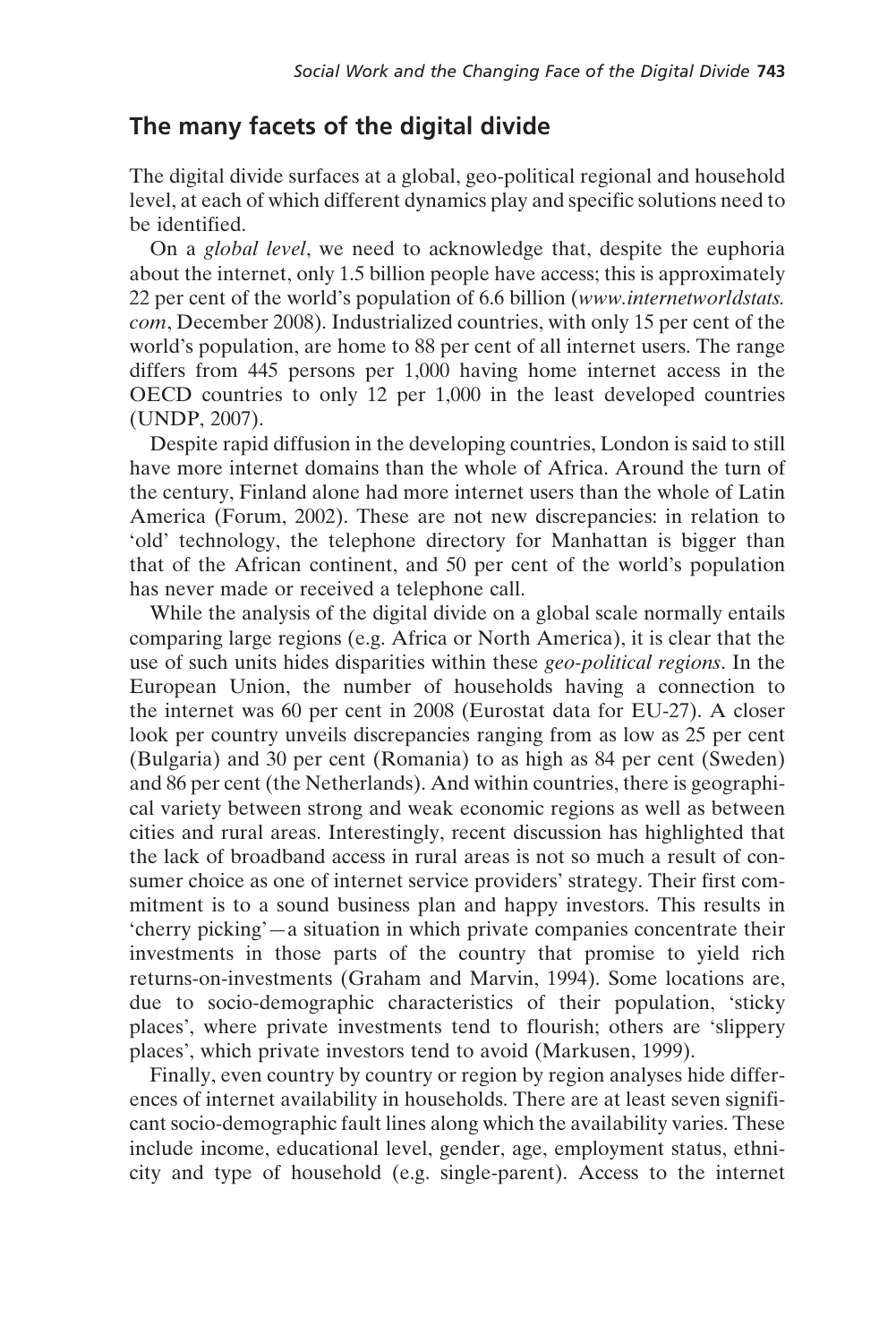varies, as can be expected: the higher the household income, or the younger, or the more educated, or the more Western ethnicity, the more they have the internet. We could be surprised that there is so little surprise that precisely these variables influence internet access. It has been used as a strong argument to state that the digital divide is not that digital, but another facade of social exclusion (De Haan and Rijken, 2002). As such, inequalities of access to new technology are little different from those relating to health care, to education or to employment.

In the remainder of this article, we will focus on the differences between households in Western societies. This special issue of the British Journal of Social Work features another article describing the digital divide from a non-Western perspective (Chi Yee and Fung, 2009).

#### Is the divide widening or narrowing?

Connectivity to the internet is a highly fluid entity. On a global scale, the position any specific country takes on the map of internet access continuously changes over time. Countries jump positions with other countries and improve or worsen their chances in the race of connecting citizens to the internet. Least developed countries like Togo or Benin are leaping ahead with mobile phone usage because, in the early stages of diffusion, the infrastructure does not rely on heavy investment. Some countries make the link between being connected and generating income, establishing imitations of Silicon Valley, such as the often quoted Indian Bangalore technology valley in India: they transmogrified 'from bullock carts to cyber marts' (Singhal and Rogers, 2001).

The divide along socio-demographic fault lines is equally in a permanent flux. Gender is one of the seven indicated fault lines and used to relate strongly to the digital divide. However, things have greatly improved and gender is no longer a strong indicator for access to technology. Men and women alike have similar levels of access to new technology such as mobile phones and internet connections. Nevertheless, there remains a relationship between gender and the amount of time spent on the internet.

Gender is not the only fault line where the digital divide is closing. However, while some divides narrow, others increase. In the recent past, there has been a considerable shift away from income and education levels as prime factors in the digital divide towards age. The digital divide is now primarily age-related. For instance, a survey of patterns of internet use in Britain found there is still a massive gap between age groups: only 31 per cent of retired people use the internet, compared with 81 per cent of those in work and 97 per cent of students—a pattern that has persisted since 2003 (Dutton and Helsper, 2007).

Interestingly, the reasons as to why one does not have a computer or internet access also change according to age. While young age groups cite high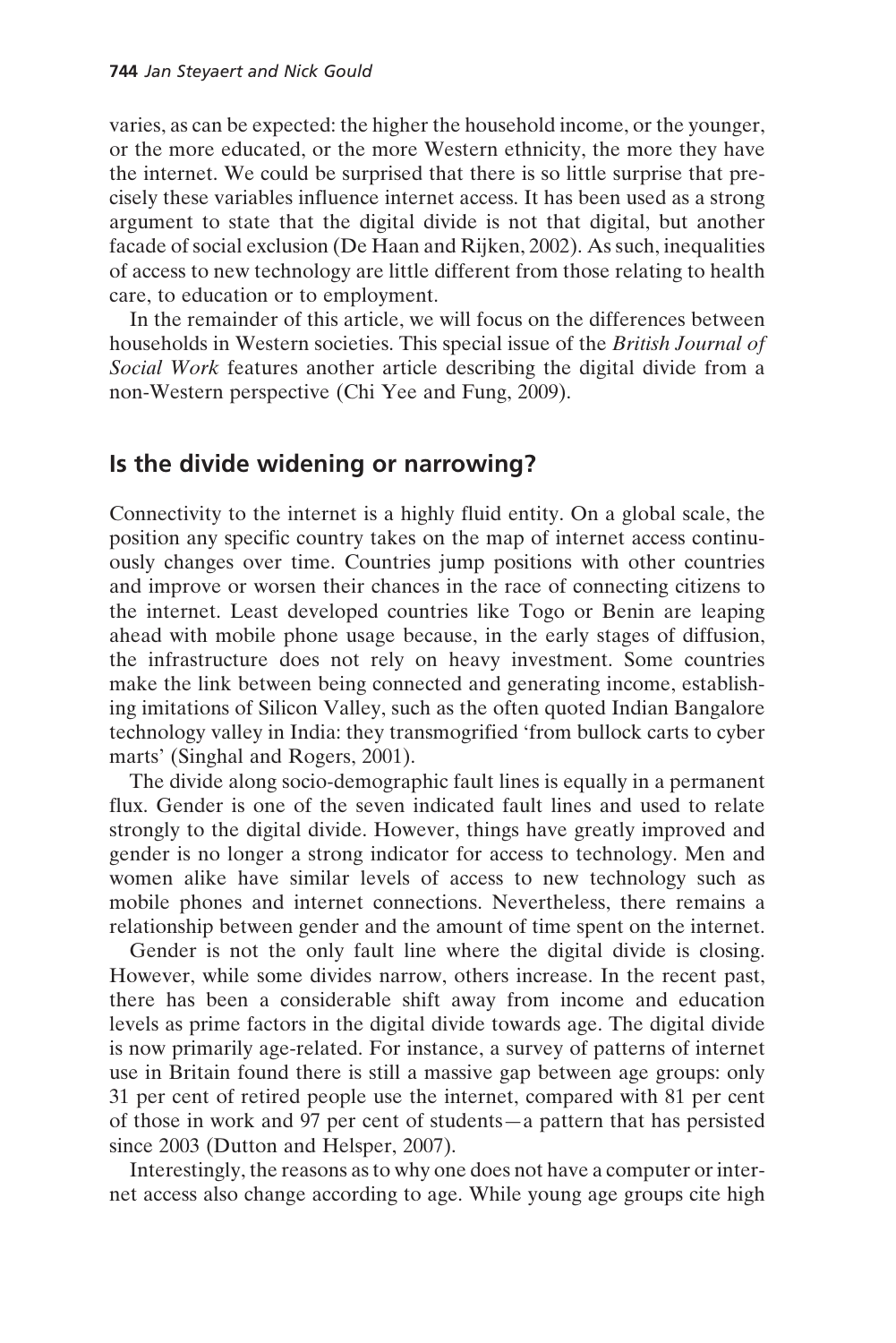costs and opportunities elsewhere (school or work) as a significant reason not to have home internet access, the older age groups refer to lack of interest and lack of digital skills. This raises the issue of drawing the line between diversity and a real divide. If senior citizens are comfortable in using the old technology and see no interest in acquiring new technology, should we still define this as a digital divide or as an informed choice? Are older people socially excluded because they have no interest in the latest gadgets? Do they become socially isolated because they rely on telephone calls rather than e-mail (as grandparents usually do to communicate with their grandchildren)? Are they economically disadvantaged because they buy books in the bookshop rather than at www.amazon.com?

To a large extent, the answer to these questions depends on the speed at which old technology remains a valid option, namely as long as books, travel, etc. can be bought in the traditional way, at no additional cost, and as long as friends can still be called on the telephone. Gradually, as the customer base of e-services increases, we do see services that rely on old technology becoming less competitive; for example, e-accounts at banks get a slightly higher interest rate. Travel and holidays booked through the internet offer better prices and more choice. An increasing amount of public service provision relies heavily on internet use (e.g. driving licence renewal, quotes for state pensions). Utility providers such as gas and electricity companies favour customers using online bills rather than printed and posted bills. As and when these developments increase and e-products or e-services offer better value, non-connected citizens will indeed be disadvantaged and the diversity in internet access will become a divide, contributing to social exclusion.

#### The XXL edition

The debate about whether the digital divide is widening or narrowing needs to be expanded and made more complex. Up to now, most attention has focused on the varied ways people access the internet. That is, however, only the XS version of the digital divide debate. As scholarly work in this area expands, we are outgrowing this size and need to gradually move to an XXL version of the analysis. Such a shift involves adding several layers of complexity to the current debate.

A first relatively small complexity that needs to be added is to broaden the definition of access. While surveys used to suffice with the question 'Do you have access to the internet at home?' as an indicator, the current variety of connections calls for differentiation. One should be able to distinguish between dial-in connections, ISDN, cable, DSL, fibre to the home, wireless, etc. Though this is of interest to service providers, the exact type of technology is actually not very critical to the digital divide debate. The more significant underlying issues are the availability of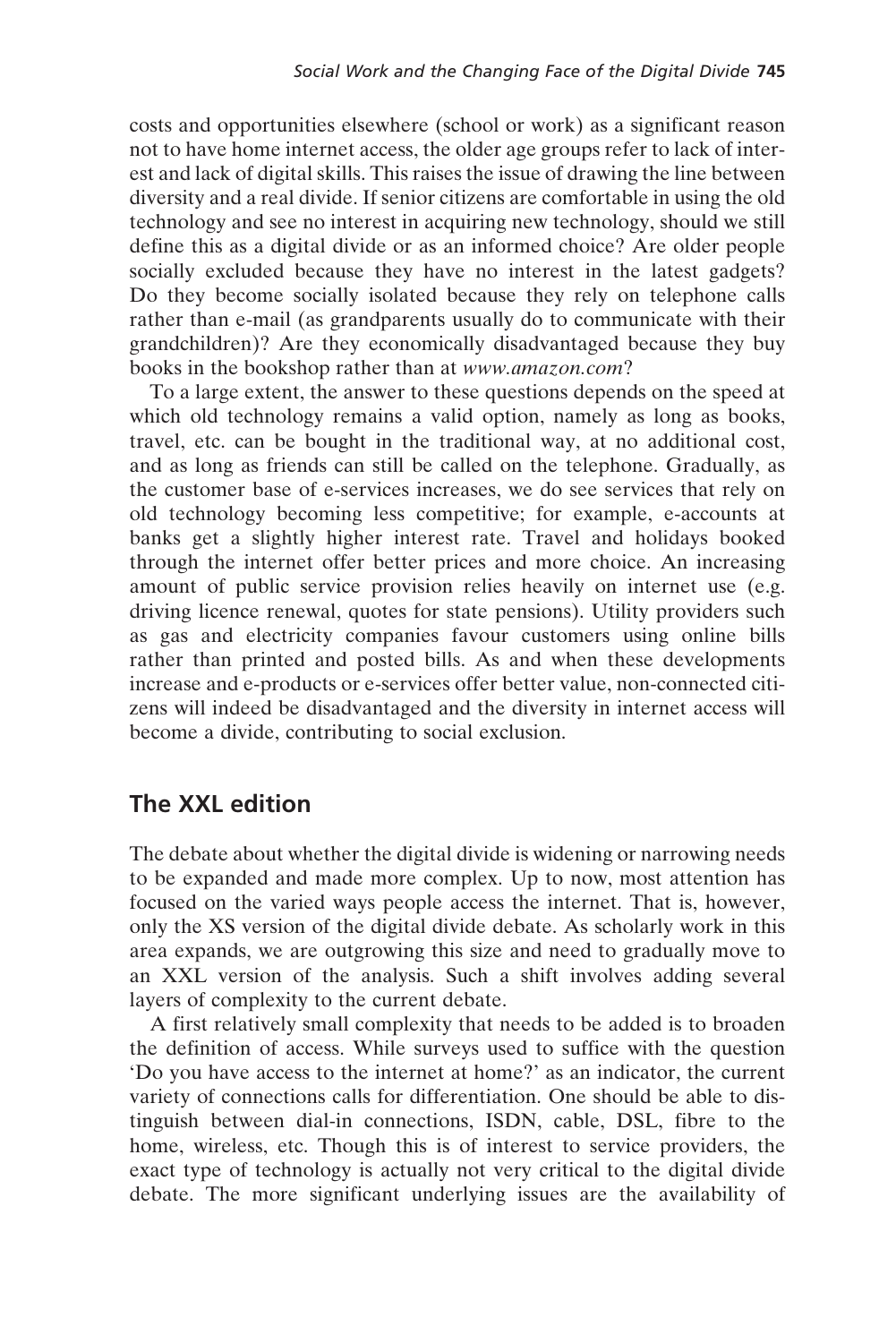metered versus unmetered access (as unmetered access generates substantially richer usage patterns) and the bandwidth of the connection.

A second complexity involves internet usage rather than access. Although citizens are notoriously unreliable when asked about the ways they spend their time, and time diary surveys are complex as well as expensive, it is safe to state that, on average, time spent using the internet has increased significantly over the last three years. Such developments have gone hand in hand with the shift from metered to unmetered access. It also generates a debate on time displacement, whether internet time is taken from television time or 'social time' (see, e.g. the special fall 2002 issue of IT  $\&$  Society). Applications such as peer-to-peer file sharing also call for a distinction between internet time as foreground or background activity, similar to radio or television.

Again, main overall trends of increased internet time disguise variations across socio-demographic groups. Surveys indicate that within the group of citizens with access to the internet, regularity of usage varies greatly, predominantly by age. The differences in access are consequently aggravated by the differences in usage patterns: older citizens have less access and, even when they have access, they make less use of the technology. Differences in the level of access and usage will not always strengthen each other. In terms of income, there seems to be little variation in frequency of using e-mail once one has access (that is with the exception of the lowest-income category, showing very frequent usage, most likely as a result of the high percentage of students in this category). Limiting an analysis of the digital divide to having access to the technology is consequently only scratching the surface of the issue.

Another complexity to be added to the digital divide debate is deconstructing the concept of internet use. There is so much one can do on the internet that the simple observation that somebody has access to and is spending a certain amount of time on the internet is almost meaningless. Does one send e-mails to friends, chat with strangers, play a game, download music, hunt for scholarly information or a new job, watch movies on YouTube, read e-newspapers or search health information for a neighbour? It is a fair assumption that these usages differ in terms of their expected contribution to somebody's social position in society as well as to overall social quality. Some applications provide users with increased resources; others can be fun but contribute little.

Consequently, we need to start untangling some of these different activities and focus on 'content preferences'. Research into television has already deconstructed the concept of television into viewing attitudes and has shown that preference for certain types of programmes goes hand in hand with, for instance, political attitudes and social participation (Holtz-Bacha and Norris, 2001). From a social perspective, having a television and watching become less relevant indicators than what kind of content is being watched.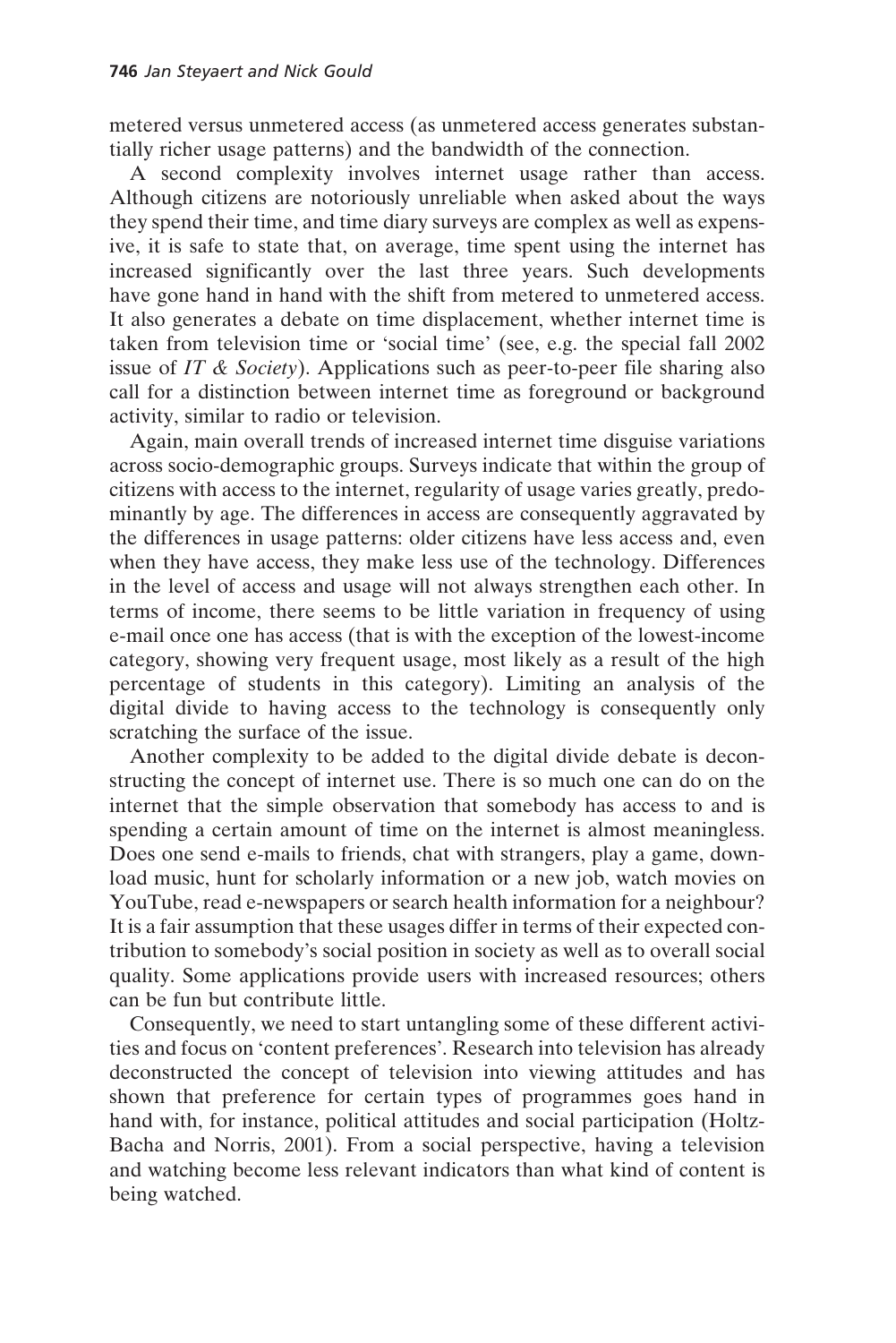There are indications that the increased use of the internet (in terms of time online, and in terms of bandwidth used) can be attributed to increased use for entertainment. This is similar to earlier innovations. In the sixties, television was heralded as a great platform for public education—an assumption that is now more contentious. Neil Postman criticized this development, claiming we are 'amusing ourselves to death' (Postman, 1985). A similar development can be seen with the internet. While it was welcomed as a tool for the 'homo rationales', it is rapidly being taken over by the 'homo ludens'.

Although we are not comfortable with and want to avoid stereotyping, the evidence seems to indicate that the digital divide is developing into a divide on who uses the internet for what. Research on internet use among Swiss households found that entertainment use of the internet varies across socio-demographic groups: '... people with higher education use the Internet for informational and service-oriented purposes; people with lower education use the Internet significantly more for entertainment reasons' (Bonfadelli, 2002). This also relates to low-income households being surprisingly well represented among broadband users as a consequence of file-sharing applications, exchanging music and movies.

Another indication that content preferences are more relevant than access comes from research into the effects of home internet usage on school results. Those who used the internet at home had better school results, although the effects differed across subject areas. But, surprisingly, the overall effect was bigger for girls than boys. The reason why could be found in that boys used their technology for games and fun significantly more than the girls did: 'There was a statistically significant positive association between pupils' use of ICT out of school for leisure purposes and decreases in attainment. This effect was over twice as large an effect as the positive association of using ICT for educational purposes. In other words, it is not access or general use of ICT per se that could raise attainment, but rather how the technology is used that matters' (Valentine et al., 2005, p. 8).

Given these differences in content preferences and the impact of types of information behaviour on school results and other socially desirable results, it becomes clear that the digital divide changes into an information divide. The medium is no longer the most critical element; information behaviour becomes the main driver of the influence of technology on social exclusion. This raises ethical issues (is the digital divide consequently a private, individual responsibility and no longer relevant to social work?) as well as professional issues (which are the appropriate social interventions to use?).

#### Content preferences, responsibility and public intervention

Once we expand our analysis of the digital divide to include content preferences, a whole new set of questions emerges, related to the balance between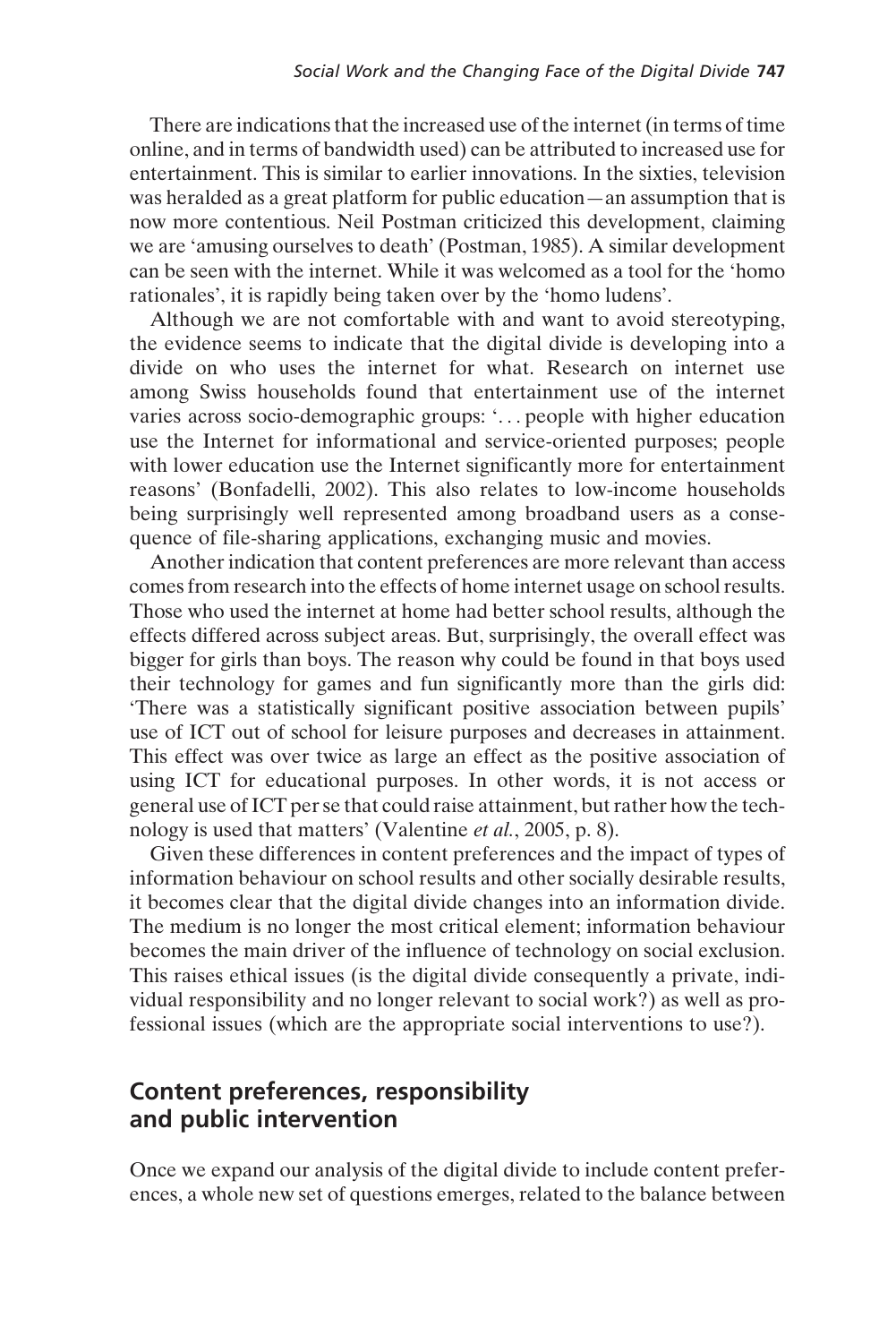public, private and individual responsibility for closing the digital divide. Is the divide mainly a result of personal information preferences, with responsibility falling on households to determine their own priorities, with internet access simply one of many competing priorities for their finite disposable income?

The issue over who is responsible for the risks (and the outcomes of risk taking) has interesting parallels with recent social policy debates over public and private choice. Mainstream neoclassical economics would regard new technology as essentially private goods. For those who adhere to a so-called 'public choice theory' perspective, the interference of the state to influence the distribution of private goods only serves the self-interest of bureaucrats seeking to extend their influence and budgets, while at the same time creating inefficiencies in the market. However, critiques of public choice theory emphasize the effects of actual information asymmetries that mean that the market will never meet the demand for many forms of service; instead, it will 'cherry pick' the most profitable and least risky parts of the market (Barr, 1992; Rothstein, 2002). However, if we see internet access as a public good, then other kinds of argument kick in to justify interventions providing internet access for the whole society. The justification for seeing the internet as a public good rests both on the narrow economic definition that 'it is not possible to exclude others from using the good' but also the recognition that lack of access is, as we have seen, a cumulative risk of undermining the social inclusion and social cohesion that benefits everyone. These seemingly rarefied arguments about markets and rationality have significant implications for thinking about how to ameliorate the impact of digital divides on the provision of social services.

### Social work's interventions

However, analysing and describing the problem of the digital divide are one thing; finding solutions to it and developing 'remedies' another. Social work has been one of the actors developing and implementing such remedies. Over the past decade, several social interventions have been trialled, evaluated and implemented. But as the nature of the digital divide has changed, so the nature of these interventions changed.

When the digital divide was first identified as a new challenge in social policy, initiatives emerged to provide public access for those not having access at work or at home. Public libraries were among the first to offer such opportunities, but were not the only organizational framework for public access points. Other frameworks were local schools, community technology centres (CTCs) and the commercial sector (cybercafés). While the commercial public access points tend to cluster in rich and tourist areas, others focus on low-income neighbourhoods, the first of which was probably the Playing to Win project in Manhattan, as early as 1983.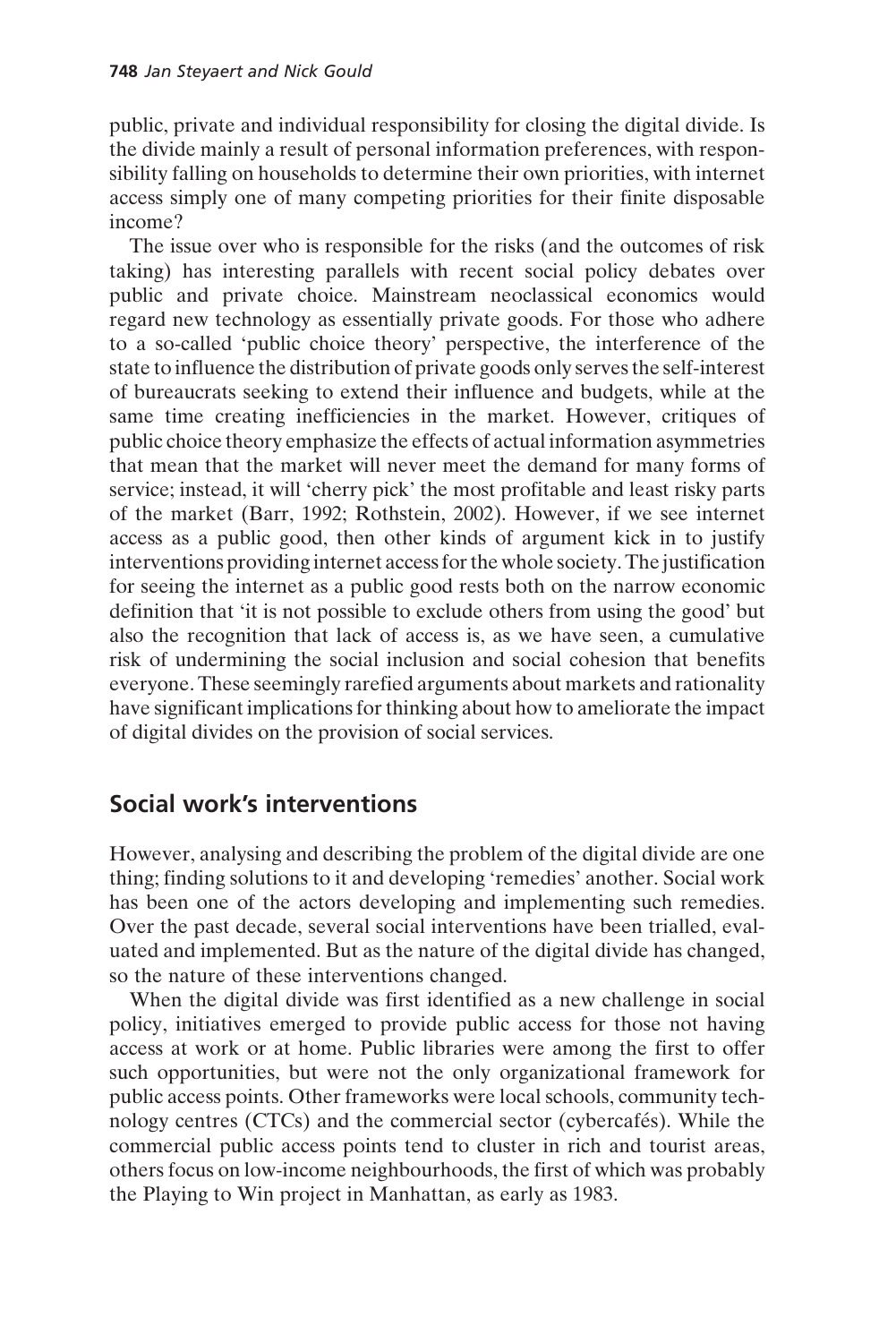The majority of these initiatives did not limit their intervention to providing access to computers and internet connections, but expanded their services to include computer training and awareness raising. CTCs, in particular, became hubs for acquiring the information skills so necessary in the information age. The shift from providing access to digital skills was not the end of developments. As these basic building blocks for social 'e-inclusion' became established, the aims and activities moved towards applying information tools and skills for enhancing labour market participation and building social capital in low-income neighbourhoods. Technology became a tool for community development, in both an economic and a social sense. Using the internet is no longer an end in itself, but equally a tool for working on social inclusion.

Not all social interventions tackling the digital divide are geared towards public access. Another strategy recognizes the differences between gaining access at a public place versus access in the household. The aim consequently became to provide low-income households with computers for home use, sometimes geared specifically towards households with schoolaged children, so as to enable both parents and children to benefit from technology. Some initiatives rely on fiscal regimes to make the purchase of a computer more attractive. As market prices for technologies drop (and most likely also because of the changed economic situation), these tax programmes have been cut in some countries.

Another approach to providing home access for low-income households involves recycled or refurbished computers, involving vocational training of less-educated staff to improve their labour market position. Interestingly, the biggest Dutch initiative in this area stopped its work in late 2003 as mainstream computers became cheaper and the economic recession limited the availability of second-hand computers. Also, users of refurbished computers were not always able to make use of the latest software. These same issues are also relevant to the discussion about shipping old computers from Western companies to developing countries.

In addition to initiatives geared towards public access or getting computers into households, some strategies focused on changing technology and its diffusion patterns. For instance, some argue that the monopoly of Microsoft is a threat to a cohesive information society, as their software is too expensive. They consequently argue that open-source software is a good alternative to lower the 'cost of operation' of new technology and increased usage of such open-source software can contribute to bridging the digital divide. However, working with open-source software currently relies on users having strong digital skills and confidence, which are two elements citizens on the wrong side of the digital divide seldom have.

Another strategy focuses specifically on the position of disabled citizens in the digital divide and the lack of accessibility of technology (Steyaert, 2005).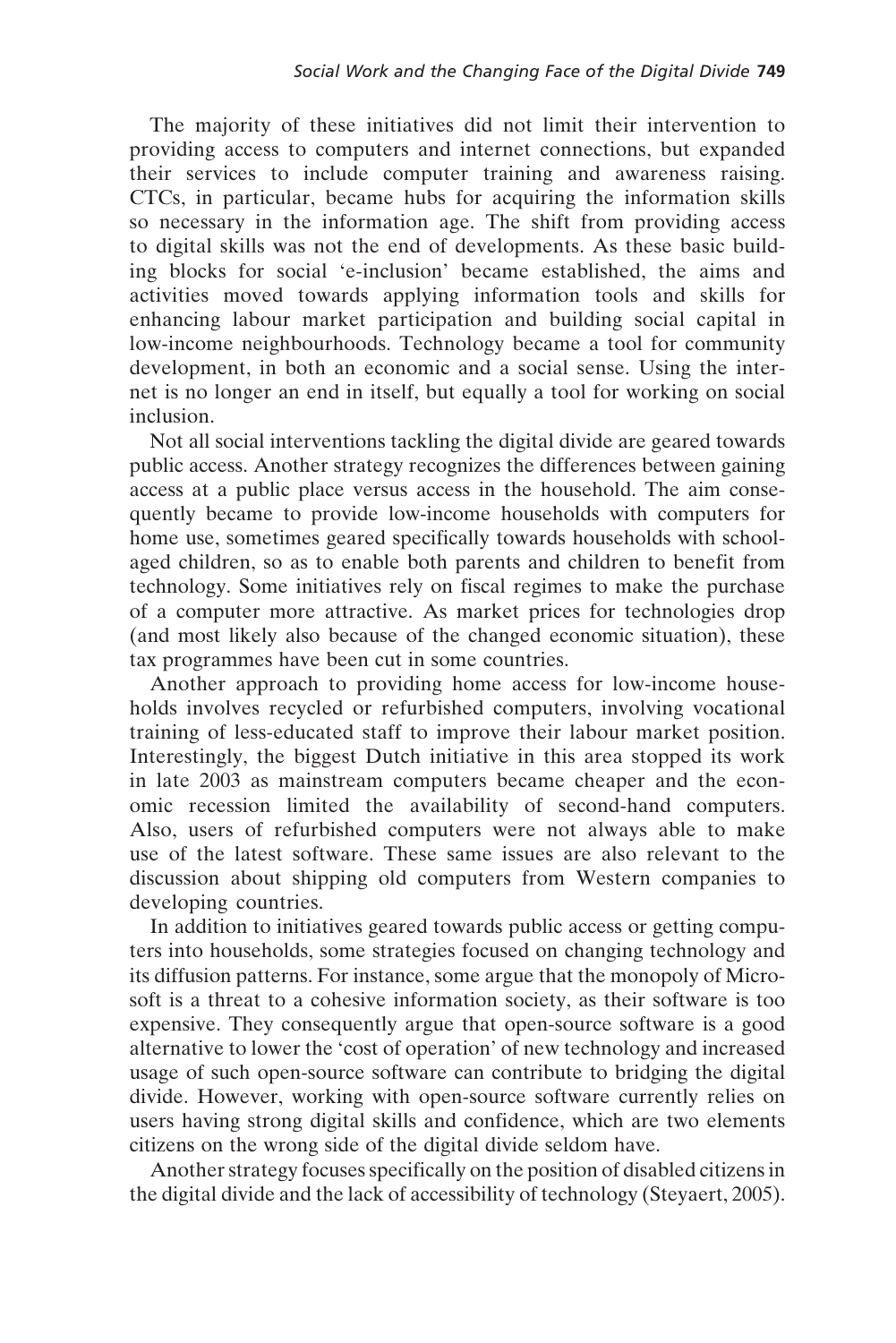In many Western countries, this led to the emergence of policy action and a legal framework that called on technology providers (hardware, software and content) to construct their products and services so as to maximize accessibility. The 1998 update of the US Rehabilitation Act (see www. section508.gov) indicates that government agencies in their procurement of products and services need to take into account accessibility. This and similar laws have resulted in companies like Microsoft and Adobe making a real investment in improving the accessibility of their software.<sup>1</sup>

Third, some spatial differential access patterns are not so much related to choices of consumers as those of companies. As indicated earlier, when it comes to deployment of new infrastructure, there is a tendency for companies to 'cherry pick'. Again, in some countries, there has been some policy action and a legal framework to enforce universal access.

Within this landscape of social interventions tackling the divide, the observation can be made that the digital divide has not only changed as a result of social interventions, but equally as a result of changing technology. Software has become more reliable and user-friendly; hardware has become cheaper and easier to handle to the point of being sold at low-cost supermarkets. Subscribing to an internet service provider is nowadays a smooth process compared to the struggle it took to get an internet connection a decade ago. The infrastructure of the information society has matured considerably.

Part of this changing technology is the development from work tools (word processing, number crunching, databases) to multi-purpose tools. Laptops are now marketed as 'entertainment centres'. Leisure applications such as watching films, downloading music or playing games are probably more common usages of new media than 'serious' applications. Within this context, social work faces the challenge to develop new social interventions, new 'remedies' to tackle the 'content preferences' version of the divide. If it is no longer variations in access to technology or digital skills that are the basis for social exclusion, but the type of applications people use the technology for, providing low-cost computers and the IT skills to use them are no longer appropriate as the sole strategies.

Other remedies are needed. From a technological perspective, it would be possible to use internet filtering and, for example, limit publicly subsidized computer and internet access to 'good content' and exclude gaming and entertainment content. From a social work perspective, however, such an approach would raise discussions about censorship and paternalism. Outside social work, the use of 'persuasive technology' (technology that guides and changes the behaviour of citizens in ways that are good for them and society) is less disputed. We are all familiar with applications of persuasive technology, such as the car that beeps intrusively if the driver does not wear a seatbelt.

Health care has been faced with a similar challenge of finding new interventions, when it became clear human behaviour had become an important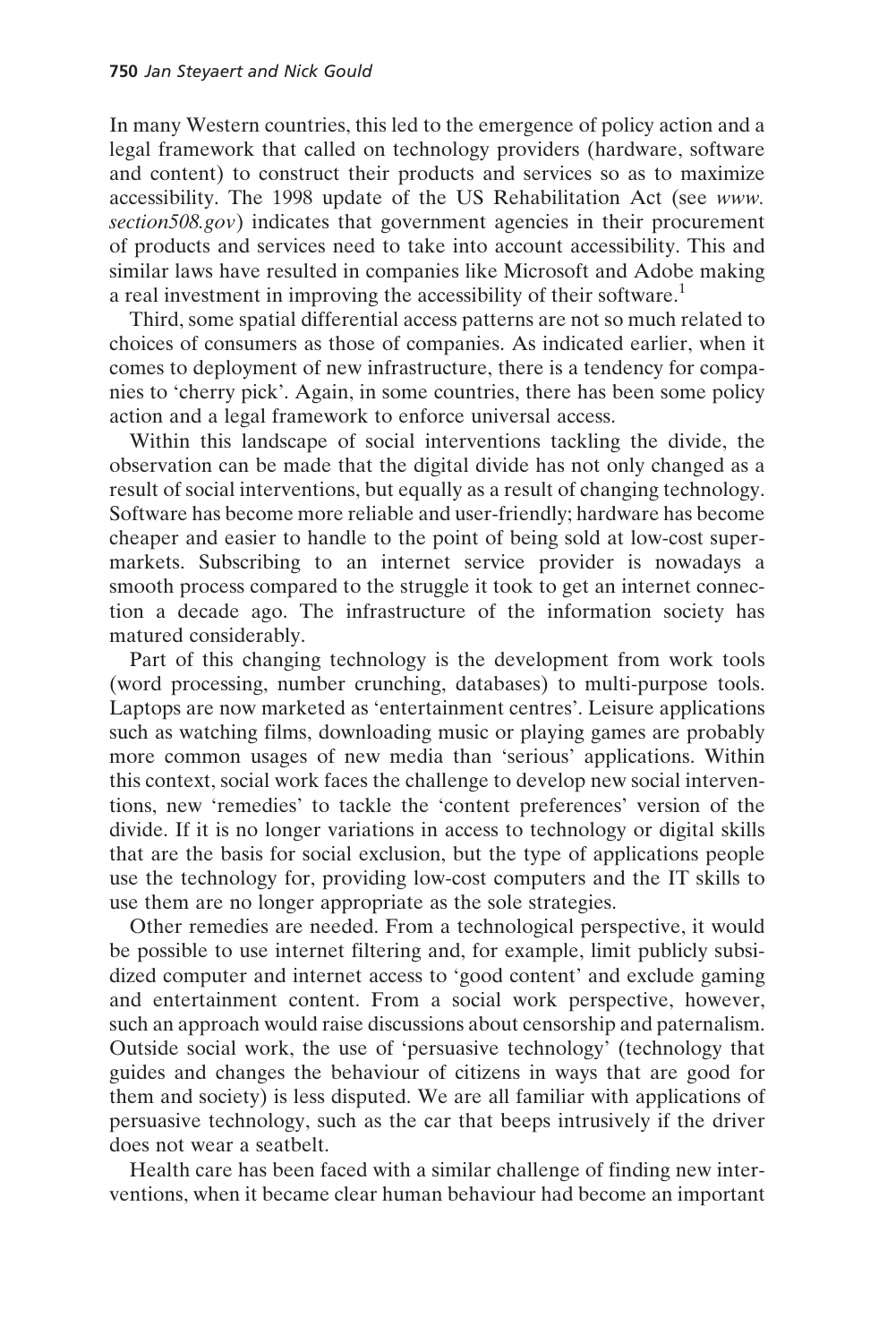factor in endangering health. Smoking, drinking alcohol and lack of physical activity became as problematic for health as germs and accidents. Traditional health care (GPs, hospitals, pharmacies, etc.) consequently has been expanded, with public health initiatives geared towards behavioural changes that promote healthy lifestyles. Citizens are now subject to a whole range of initiatives that dissuade them from smoking or excessive drinking, from becoming overweight. Such approaches raise issues both relating to 'what works' in terms of changing behaviour, as well as 'what is allowed', in terms of where personal freedom allows people to act foolishly (Leichter, 1991).

Tackling the digital divide will need a similar approach to that of 'public social work' so that not only internet access is promoted and digital skills are enhanced, but also that people are encouraged to use the internet in ways that positively contribute to their social quality of life.

#### Conclusion: implications for social work

Over the last decade, we have seen a growing interest in fighting the digital divide and preventing technology from becoming a new platform for social exclusion. In an unusual coalition, this movement united governments at all levels, profit as well as non-profit organizations and community development workers. There was a great sense of urgency, resulting in a myriad of social interventions. Lately, in many countries, the interest has weakened considerably. One could be sceptical and suggest that government/business were only interested in the digital divide issue up to the point at which a sufficient critical mass of e-consumers was established.

While interest decreases, complexity increases. It is now clear that solving the digital divide is more complex than 'providing the kit' and several layers of complexity need to be added to our understanding of the digital divide. Additionally, digital exclusion cannot be separated from more general social exclusion patterns, as both reinforce each other, as this paper has argued. As we begin to see the growth of social work services online (Waldman and Rafferty, 2006), these issues will become increasingly in the forefront of social work's everyday practice.

While social interventions aimed at reducing the digital divide have expanded from their original focus of providing access to include enhancing digital skills and inviting citizens to become information producers (the so-called Web 2.0), they have yet to address the challenge posed by the expanding entertainment nature of the internet and the differences in content preferences across socio-economic groups. As part of its overall concern with reducing social exclusion, social work needs to ensure that the wide availability of the information opportunities of the internet does not only benefit the already information-rich. If not, the work of Neil Postman becomes relevant again, but this time with a social exclusion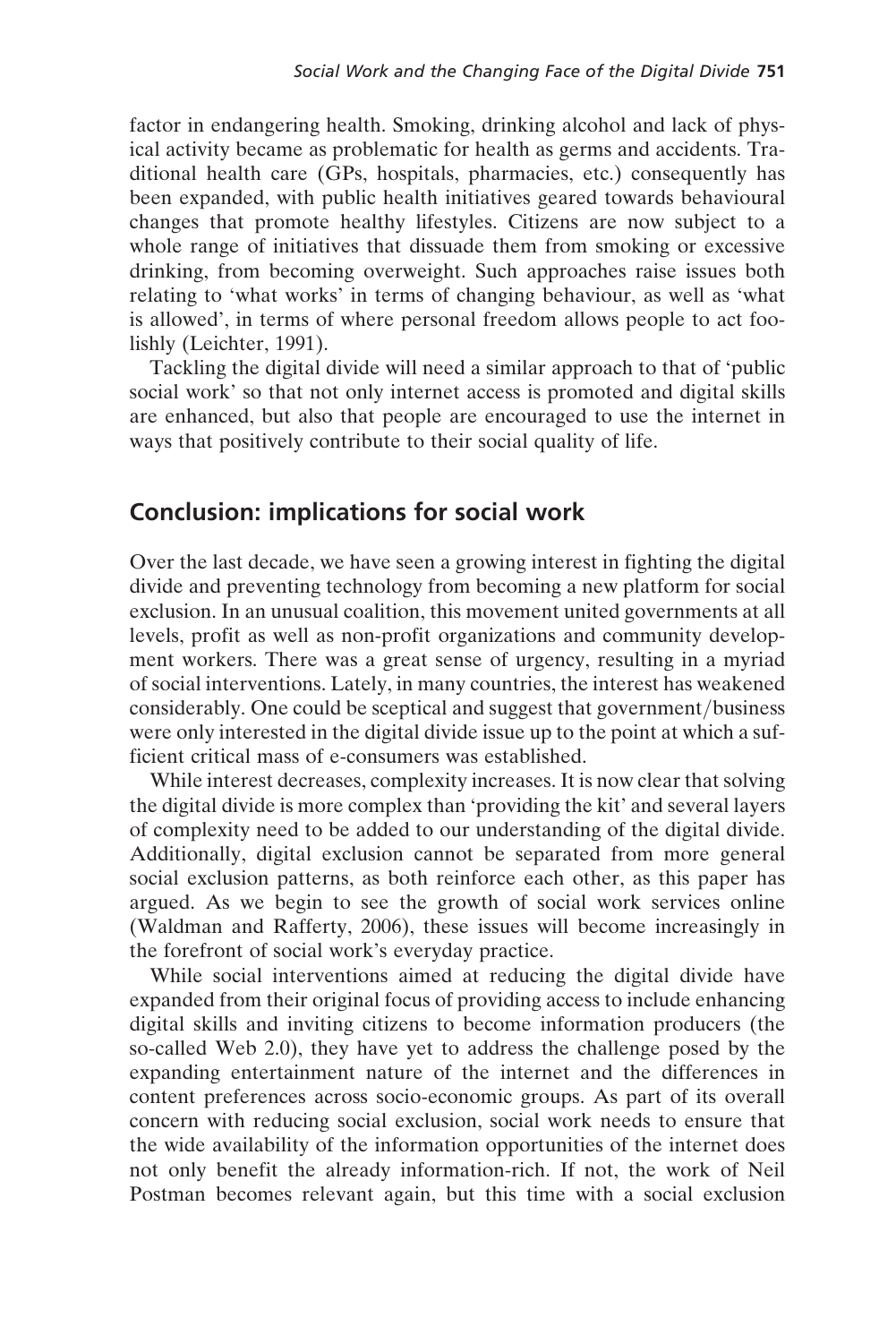element added to it: will socially vulnerable citizens be amusing themselves to death?

#### Accepted: February 2009

1. www.microsoft.com/enable/ and www.adobe.com/accessibility/.

#### References

- Barr, N. (1992) 'Economic theory and the welfare state: A survey and interpretation', Journal of Economic Literature, 30, pp. 741-803.
- Bonfadelli, H. (2002) 'The internet and knowledge gaps: A theoretical and empirical investigation', European Journal of Communication, 7(1), pp. 65 – 84.
- Burton, J. and van den Broek, D. (2008) 'Accountable and countable: Information management systems and the bureaucratization of social work', British Journal of Social Work, **38**(3), pp. 493–506.
- Chi Yee, J. and Fung, J. (2009) 'Tackling the digital divide', British Journal of Social Work, in press.
- De Haan, J. and Rijken, S. (2002) 'The digital divide in the Netherlands: The influence of material, cognitive and social resources on the possession and use of ICTs', Electronic Journal of Communication, 12(1&2).
- Dutton, W. H. and Helsper, E. (2007) Oxford Internet Survey 2007 Report: The Internet in Britain, Oxford, Oxford Internet Institute.
- Forum, W. E. (2002) Annual Report of the Global Digital Divide Initiative, Geneva, WEF.
- Graham, S. and Marvin, S. (1994) 'Cherry picking and social dumping: British utilities in the 1990s', Utilities policy,  $4(2)$ , pp. 113–19.
- Holtz-Bacha, C. and Norris, P. (2001) '"To entertain, inform and educate": Still the role of public television in the 1990s?', *Political Communication*, **18**(2), pp. 123–40.
- Katz, J. and Aspden, P. (1997) 'Motivations for and barriers to internet usage: Results of a national public opinion survey', Internet Research: Electronic Networking Applications and Policy,  $7(3)$ , pp. 170-88.
- Leichter, H. (1991) Free to Be Foolish: Politics and Health Promotion in the United States and Great Britain, Princeton, Princeton University Press.
- Markusen, A. (1999) 'Sticky places in slippery place: A typology of industrial districts', in Barnes, T. and Gertler, M. (eds), The New Industrial Geography, London, Routledge.
- Parrott, L. and Madoc-Jones, I. (2008) 'Reclaiming information and communication technologies for empowering social work practice', Journal of Social Work, 8(2), pp. 181 – 97.
- Parton, N. (2008) 'Changes in the form of knowledge in social work: From the "social" to the "informational"?', British Journal of Social Work, 38, pp. 253-69.
- Postman, N. (1985) Amusing Ourselves to Death: Public Discourse in the Age of Show Business, New York, Viking.
- Rothstein, B. (2002) 'The universal welfare state as a social dilemma', in Rothstein, B. and Steinmo, S. (eds), Restructuring the Welfare State: Political Institutions and Policy Change, Basingstoke, Palgrave Macmillan.